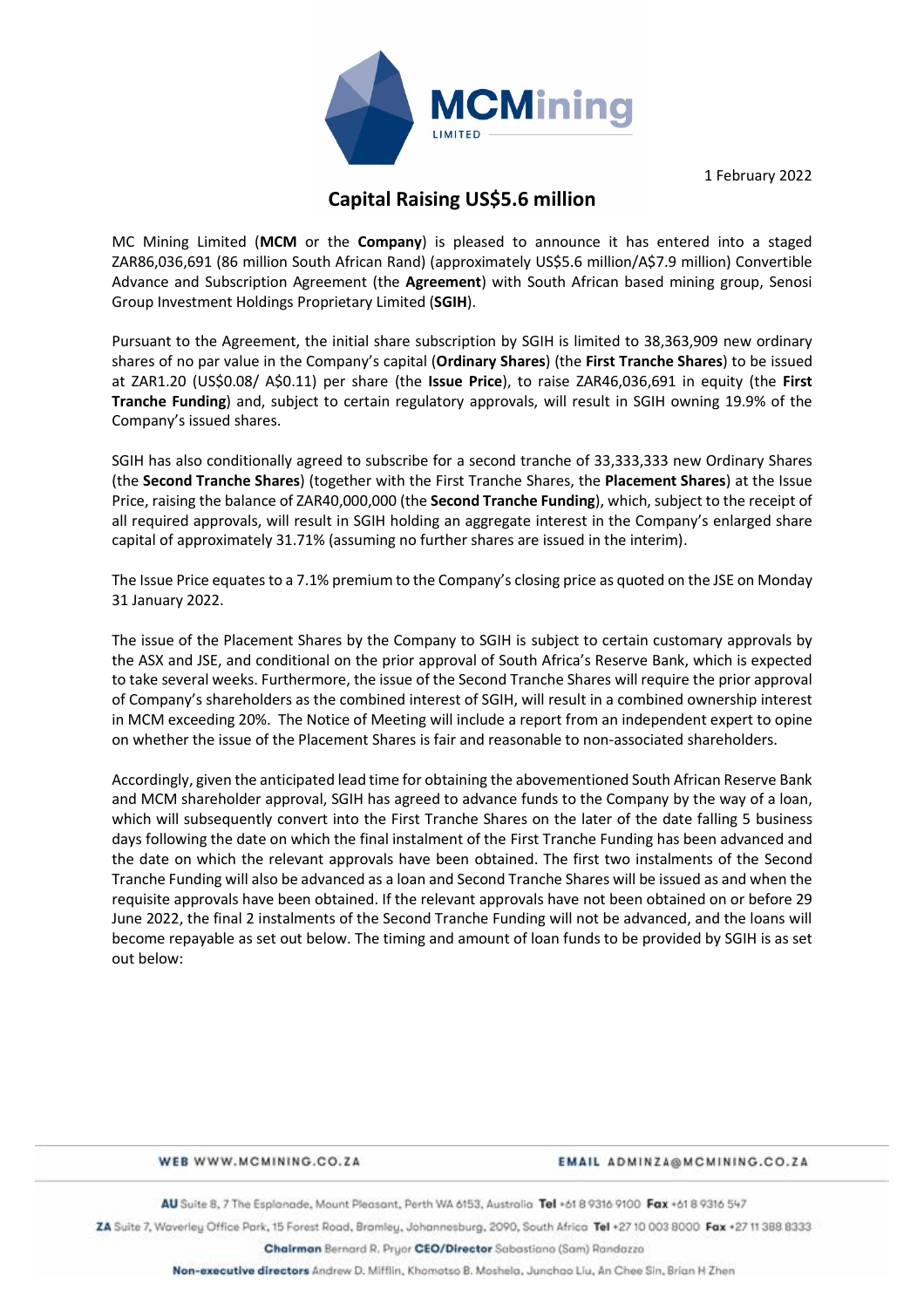### **First Tranche Funding:**

| Date                                                                                    | <b>ZAR</b> |
|-----------------------------------------------------------------------------------------|------------|
| The first business day following the effective date of the Agreement (anticipated to be | 10,000,000 |
| the first week of February 2022)                                                        |            |
| 23 February 2022                                                                        | 30,000,000 |
| 31 March 2022                                                                           | 6,036,691  |
| <b>Total</b>                                                                            | 46,036,691 |

As stated above the total ZAR46,036,691 SGIH loan will convert to the First Tranche Shares once the total First Tranche Funding has been advanced, provided that South African Reserve Bank approval has been obtained. The First Tranche Funding is secured against shares in MCM's wholly owned subsidiaries, Limpopo Coal Company (Pty) Ltd and Harissa Investment Holdings (Pty) Ltd. This security will be released when the First Tranche Funding is repaid or the First Tranche Shares are issued. The Second Tranche Funding will not be secured.

#### **Second Tranche Funding:**

| Date          | ZAR        |  |
|---------------|------------|--|
| 30 April 2022 | 10,000,000 |  |
| 31 May 2022   | 10,000,000 |  |
| 30 June 2022  | 10,000,000 |  |
| 31 July 2022  | 10,000,000 |  |
| <b>Total</b>  | 40,000,000 |  |

As stated above, the total ZAR40,000,000 Second Tranche Funding will convert to the Second Tranche Shares as and when South African Reserve Bank approval is obtained and the necessary shareholder approval is received. To the extent that the aforementioned approvals are obtained prior to the abovementioned dates, the relevant Placement Shares will be issued in tranches directly to SGIH against payment of the subscription amounts at the Issue Price.

The First Tranche Funding will be used to settle the balance owing to the vendors of the Lukin and Salaita properties, due by 28 February 2022, as announced on 11 January 2022, and to supplement the MCM group working capital requirements.

The Second Tranche Funding will be used to advance development of the Makhado hard coking coal project and to supplement the MCM group's working capital requirements. Based on prevailing forward API4 coal prices and management of Group facilities, the funding from SGIH is expected to extend the cash runway to at least August 2022.

It is important to note that the conversion of the Second Tranche Funding is expressly subject to shareholder approval, including under the ASX Listing Rules and item 7 of section 611 of the Corporations Act 2001.

SGIH is a substantial mining house with investments in coal mining, contract mining, commodity trading, gold mining, energy, engineering and property.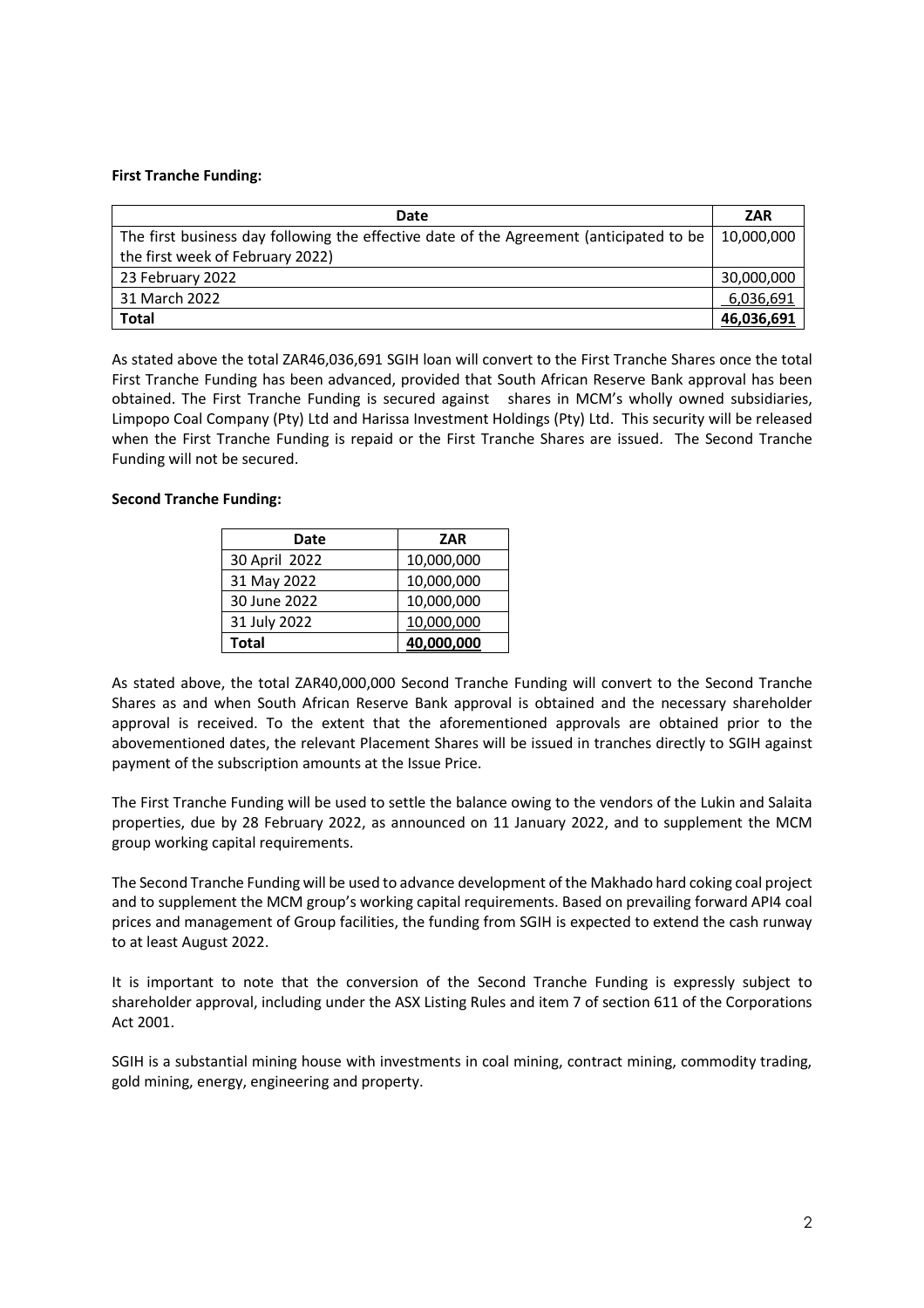SGIH's coal mining interests are held through its wholly owned subsidiaries, which produce over eight million tons of run of mine (**ROM**) coal per year and are targeting to increase ROM production to 12 million tons in 2022. SGIH's group companies supply approximately 4 million tonnes of coal per annum to the local electricity utility Eskom and exports 3.5 million tonnes of coal per annum through the Richards Bay Coal Terminal. SGIH controls over 300 million tonnes of coal Resources and Reserves through its coal mining subsidiaries. All SGIH's collieries are located in the Highveld and Witbank Coalfields of the Mpumalanga Province of South Africa.

The SGIH group chief executive officer and controlling shareholder is Mr Ontiretse Mathews Senosi. Mr Senosi is, subject to completion of the relevant regulatory and customary due diligence processes, to be appointed a director of the Company on completion of the issue of the First Tranche Shares. A further announcement will be made in this regard in due course.

Mr Senosi is a mining engineer having completed his degree and also a Graduate Diploma in Engineering at the University of the Witwatersrand in South Africa. He gained experience at Anglo Coal before pursuing his own business interests. He has substantial experience in mining engineering consulting, feasibility studies, mine optimisation projects and several civil, building and construction contracts for over 20 years. Since 2008, Mr Senosi is also an experienced company director of various companies including underground mine contractors.

## **Mr Bernard Pryor, MC Mining's Chairman, commented**:

*"We are very pleased Mr Senosi has agreed to invest in our Company and to also join our board of directors. His successful track record of developing and operating coal mines in South Africa will be invaluable as we move closer to finalising the funding requirements to develop our flagship Makhado project."* 

The more detailed terms of the Convertible Advance and Subscription Agreement are as follows:

| <b>Name of Contract</b> | Convertible Advance and Subscription Agreement                                                                                                                                                                                                                                                               |
|-------------------------|--------------------------------------------------------------------------------------------------------------------------------------------------------------------------------------------------------------------------------------------------------------------------------------------------------------|
| <b>Parties</b>          | MC Mining Limited (MCM) as Guarantor, MCM's subsidiaries,<br>Limpopo Coal Company Proprietary Limited as borrower<br>(Borrower) and Harrisia Investment Holdings Proprietary Limited,<br>and Senosi Group Investment Holdings Proprietary Limited as<br>lender and subscriber                                |
| <b>Execution</b>        | On or around 31 January 2022                                                                                                                                                                                                                                                                                 |
| Loan                    | ZAR86,036,691 or approximately A\$7.9 million                                                                                                                                                                                                                                                                |
| Use of Loan             | The ZAR46,036,691 first tranche: Principally required for MCM to<br>make payment of the sum of ZAR35,000,000 under a deferred<br>payment arrangement for land acquired under a sale and purchase<br>agreement due on 28 February 2022. The balance of<br>ZAR11,036,691 will be used for working capital; and |

#### **MATERIAL TERMS OF CONVERTIBLE ADVANCE AND SUBSCRIPTION AGREEMENT**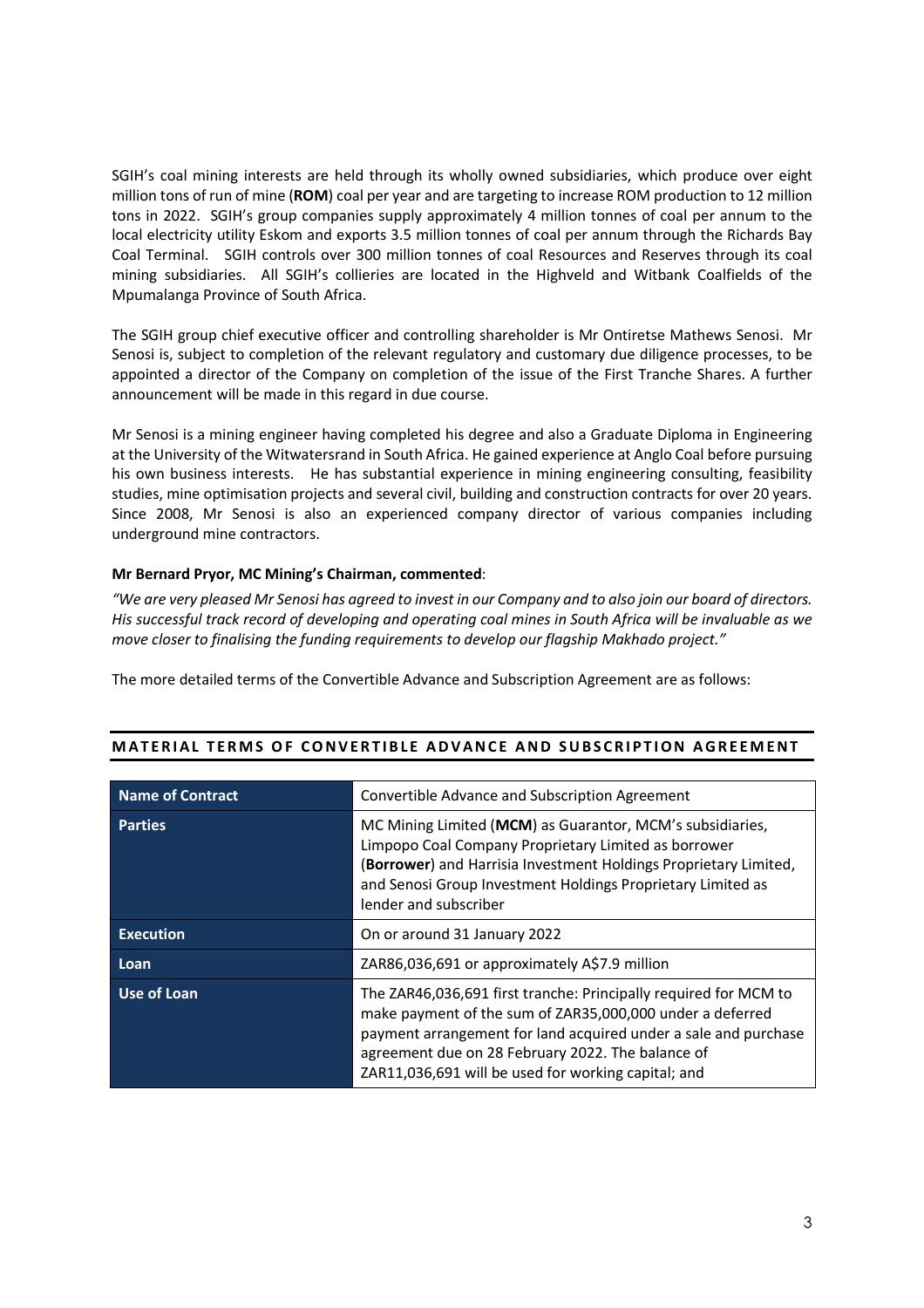|                                   | The ZAR40,000,000 second tranche: Principally required to<br>advance development of the Makhado hard coking and thermal<br>coal project and for working capital.                                                                                                                                                                                                                                                                                                                                                                                                                               |  |  |
|-----------------------------------|------------------------------------------------------------------------------------------------------------------------------------------------------------------------------------------------------------------------------------------------------------------------------------------------------------------------------------------------------------------------------------------------------------------------------------------------------------------------------------------------------------------------------------------------------------------------------------------------|--|--|
| <b>Interest</b>                   | The Loan is interest free, unless the relevant approvals required in<br>order to issue the Placement Shares are not obtained in which<br>event the loans will bear interests at the South African prime rate.                                                                                                                                                                                                                                                                                                                                                                                  |  |  |
| <b>Condition of Conversion</b>    | The first tranche of ZA46,031,691 is to convert into shares in the<br>Company, subject to ASX, AIM and JSE approval, only after South<br>Africa's Reserve Bank approval has been obtained and the full<br>amount of the first tranche has been advanced to the Borrower.<br>The second tranche of ZAR40,000,000 is to convert into shares in<br>the Company only after South Africa's Reserve Bank and all other<br>required shareholder and regulatory approvals, including under<br>the ASX Listing Rules and section 611 of the Corporations Act 2001,<br>have been obtained.               |  |  |
| <b>Conversion</b>                 | Subject to all applicable laws and required approvals, and except as<br>otherwise provided, providing the Loans remain outstanding, the<br>Loans shall convert into MCM Shares as soon as reasonably<br>practicable following the date on which the applicable conditions<br>are satisfied and the number of MCM Shares to be issued shall be<br>determined by dividing the principal amount of the Loan<br>outstanding to be converted by ZAR1.20.                                                                                                                                            |  |  |
| <b>Conversion/ Repayment Date</b> | The Loans will convert when the respective conditions for<br>conversion have been satisfied as set out above, provided that;<br>If the first tranche conversion condition has not been<br>(a)<br>satisfied on or before 29 June 2022 or such later date<br>agreed by the parties, that loan plus interest shall be repaid<br>30 calendar days thereafter; and<br>If the second tranche conversion conditions have not been<br>(b)<br>satisfied on or before 29 June 2022, or such later date<br>agreed by the parties, that loan plus interest shall be repaid<br>30 calendar days thereafter. |  |  |
| <b>Placement</b>                  | To the extent that the required approvals for the issue of the<br>Placement Shares are obtained prior to the date on which any<br>portion of Loan is the be advanced by SGIH, SGIH has agreed to<br>directly subscribe for the Placement Shares in tranches on the same<br>basis as the Loans were to be advanced.                                                                                                                                                                                                                                                                             |  |  |
| <b>Security</b>                   | As security for the repayment of the first tranche, the Company has<br>agreed:<br>(a)<br>to pledge and cede in security all of its right title and<br>interest in and to its shares in the Borrower and its wholly<br>owned group company, Harissa Investment Holdings (Pty)<br>Ltd. Enforcement by SGIH will be subject to compliance<br>with the requirements of the Mineral and Petroleum                                                                                                                                                                                                   |  |  |